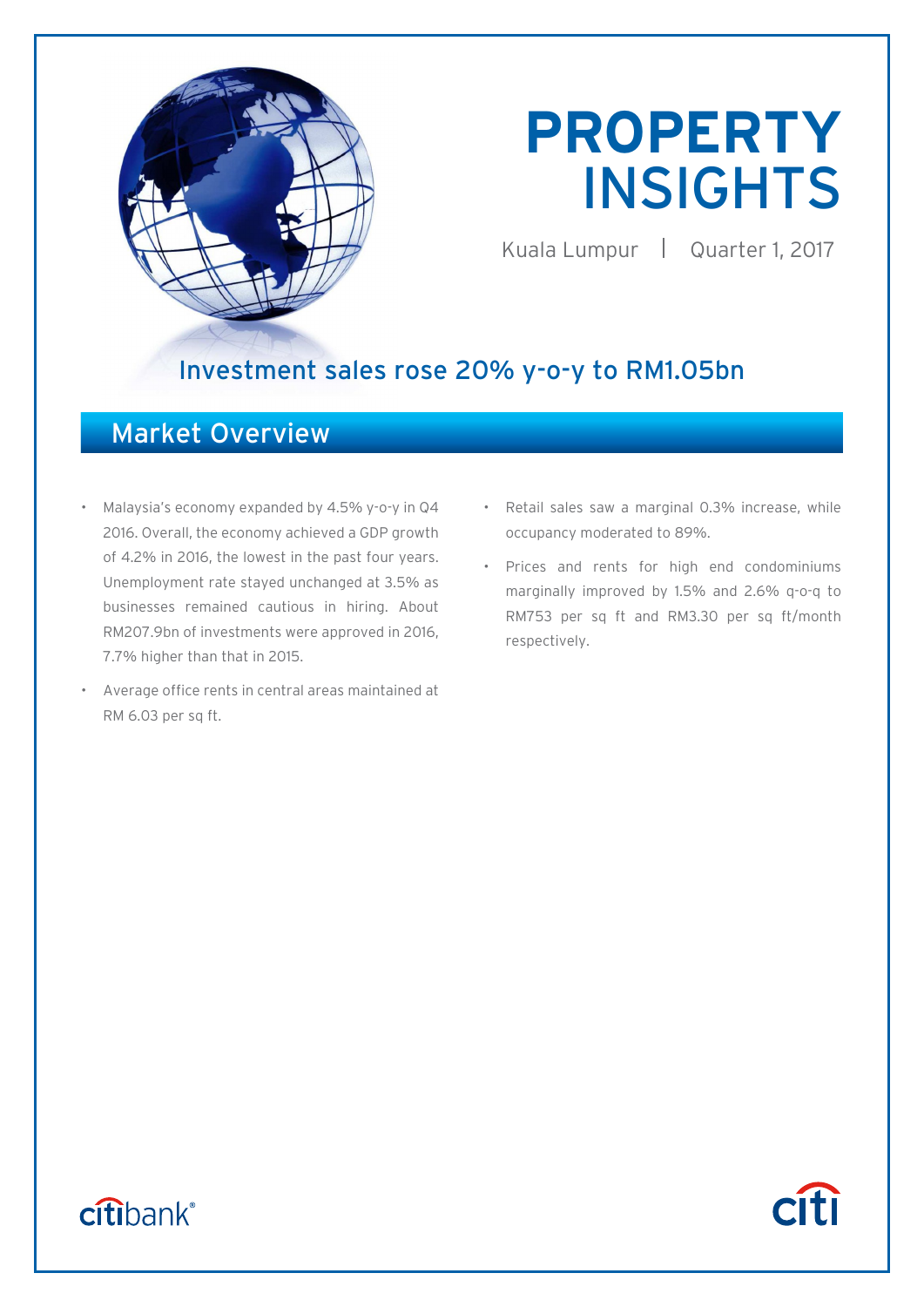# Trends & Updates

### The Economy

### **Key Highlights in Q1**

- The Malaysian economy expanded by 4.5% y-o-y in Q4 (Q3 2016: 4.3% y-o-y).
- Unemployment rate remains unchanged at 3.5% in Q4 2016.
- Consumer Price Index (CPI) grew by 1.7% y-o-y in Q4, higher than the 1.3% increase in Q3 2016.
- Consumer Sentiment Index declined further to 69.8 in Q4 2016 from 73.6 in Q3 2016.
- The Ringgit appreciated by 1.2%, to RM4.43 per US dollar from Jan 2017 to-date.

### **Market Commentary**

Malaysia's economy grew by 4.2% in 2016, the lowest growth since 2012. Notwithstanding, there are signs that the economy is expanding at a faster pace, registering a y-o-y growth of 4.5% in Q4 2016, as compared to 4.3% in Q3 2016.

Private sector demand, driven by sustained growth in private consumption (6.2%) and private investment (4.9%), rose by 6% y-o-y in Q4 2016. In contrast, public expenditure eased 2.6% y-o-y, primarily due to a 4.2% contraction in public consumption. Net exports rose by 5.8% y-o-y, as exports grew faster than imports.

The service sector led the growth in Q4 2016 with a y-o-y expansion of 5.5%, followed by construction (5.1%). Both manufacturing and mining sectors showed improvements with y-o-y growths of 4.8% and 4.9% respectively. Separately, the agriculture sector contracted at a slower pace of 2.4% y-o-y, due to the diminishing impact of El Nino.

The labour market remained stable, with unemployment rate holding at 3.5% in Q4 2016. According to Ministry of Human Resources, there were 37,699 workers retrenched in 2016 (2015:

#### Figure 1

### **Malaysia GDP growth and unemployment**



Source :Bank Negara Malaysia, Department of Statistics Malaysia, NTL Research

### Despite the low level of consumer confidence, private sector demand will continue to anchor economic growth



Source : Malaysian Institute of Economic Research, NTL Research

44,343 workers). Consumer Sentiments Index (CSI) remained below its threshold level of 100 points, despite the y-o-y increase of 9.4% in Q4 2016 (Figure 2).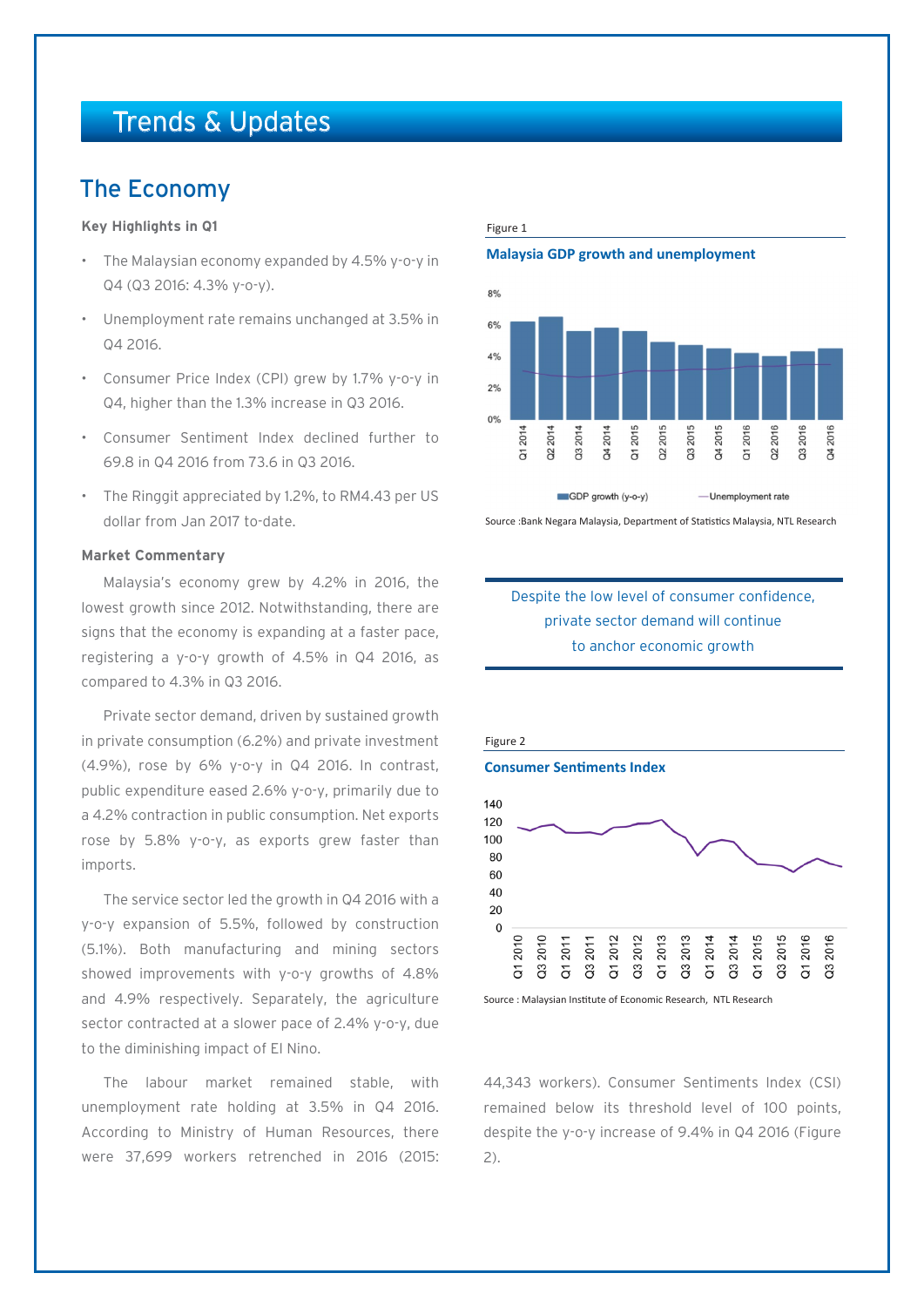Despite the volatile macro environment, Malaysia attracted RM207.9bn of investments in 2016, which is about 7.7% higher than the RM193bn recorded in 2015. Domestic investors remained the key anchor in 2016 with RM148.9bn (2015: RM156.9bn) whereas foreign investors committed RM59.1bn (2015: RM36.1bn). Growth in foreign investments reflected the continuing confidence in Malaysia's economic landscape and its sound fundamentals.

The Ringgit remained undervalued, due to the expectation of further rate hikes in the United States. It appreciated against the US dollar by merely 1.2%, given the continued foreign selloffs of Malaysian bonds (Figure 3).

### **Outlook**

For the year 2017, GDP is likely to grow by 4.0% - 4.5%, driven by sustained expansion in domestic demand and anticipated improvement in commodity

### Residential

### **Key Highlights in Q1**

- Four condominium projects, amounting to 2,053 units, were completed, of which, 86% are located outside the city centre.
- Ritz Carlton Residences, 287 units, was the only high-end project in the city centre to complete
- With the completion of 2,053 units in Q1 2017, the remaining 6,069 units are slated for completion through the rest of 2017, of which more than two thirds will be in the city centre.
- One notable newly launched condominium in Q1 2017 was The Estate at Bangsar South, a signature development by Bon Estates Sdn Bhd. Spread across 3.68-acre of freehold land with a gross development value of RM650 million, the project features 328 residential units with size range from 2,346 sq ft to 7,057 sq ft. The prices of the units launched is between RM1,757,500 to RM5,512,750 per unit (RM750 per sq ft onwards).

#### Figure 3

Figure 4







prices. Inflation is expected to be higher, given the projected hike in crude oil prices. Nevertheless, the cancellation of the TPP Agreement and the uncertain external environment are likely to put a lid on a rapid recovery of external trade.



- Prices for high-end condominiums remained stable at RM753 per sq ft, a marginal 1.5% increase from Q4 2016 (Figure 5).
- Rents for high-end condominiums improved slightly by 2.3% q-o-q at RM3.20 per sq ft/month.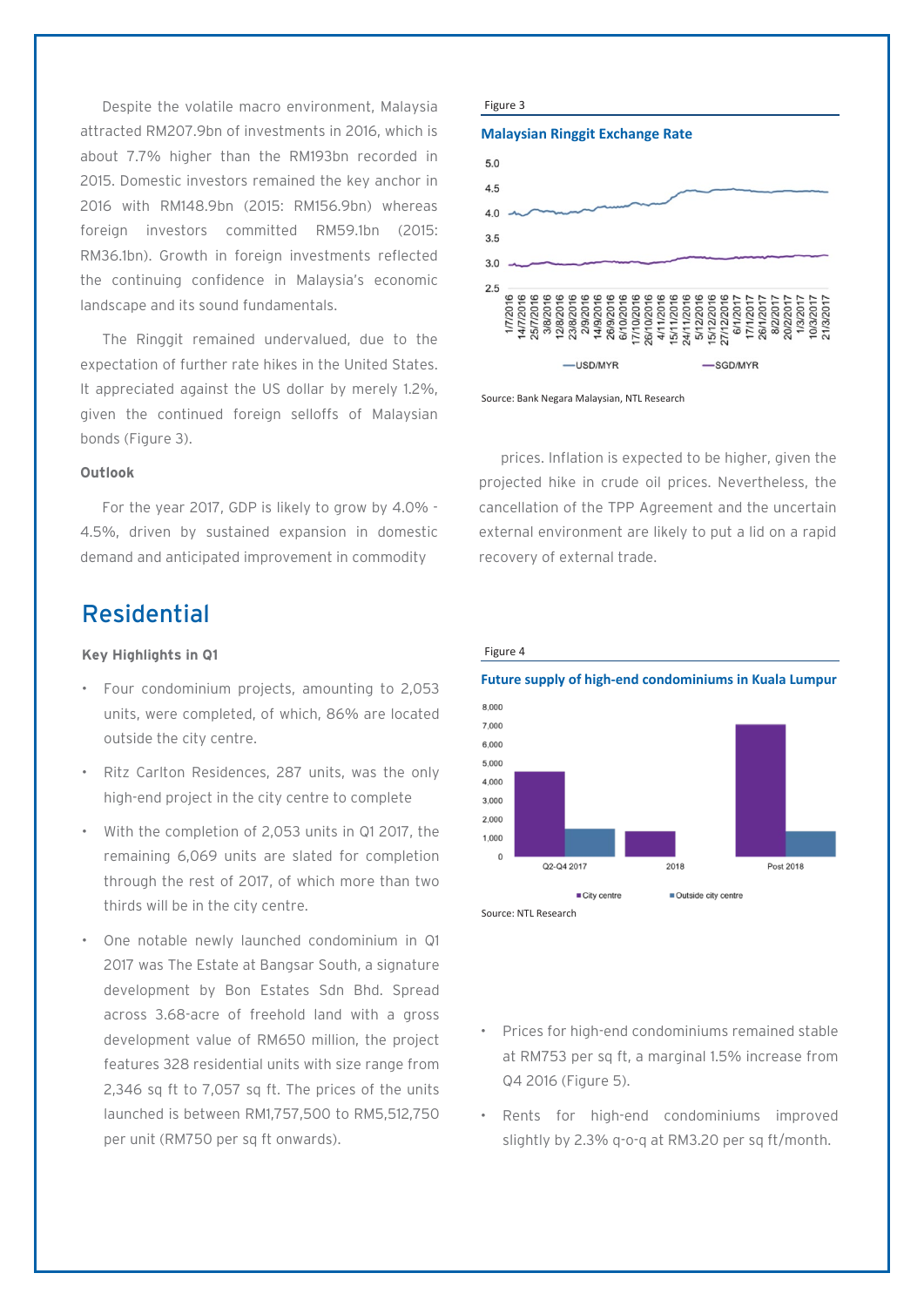### **Market Commentary**

In 2016, sales and new launches were generally slower. Buyers and developers were more cautious amid the slower macro-economy. Continued stricter bank lending facilities further dampened demand for residential properties, although the overall approval rate in 2016 was at a high of 73.8%.

The completion of the MRT Line 1, which opened in December 2016, has helped to spur more residential developments and demand in prime as well as suburban areas to some extent, especially projects located along the line. The line provides better connectivity from Semantan to Sungai Buloh area.

### **Outlook**

The residential market is expected to remain subdued in 2017 and 2018, given growing uncertainties in the external environment, and the continued weakening of the Ringgit against major currencies. Concerns of a slowing economy resulted in a "wait and see" approach among buyers.

Despite marginal increases in both prices and rents in Q1 2017, the high-end condominium sector is

### Retail

### **Key Highlights in Q1**

- Retail sales rose marginally by 0.3% in Q4 2016, as opposed to 1.3% recorded in the same period a year ago.
- Retail Group Malaysia (RGM) forecasted a 3.2% growth in Q1 2017 and expects a rebound in sales for the department store cum supermarket operators after two quarters of poor performance.
- Total retail stock in Kuala Lumpur increased to 30.29 million sq ft with the completion of KL Gateway Mall, and MyTOWN Shopping Centre next to IKEA Cheras. Outside Kuala Lumpur remained at 29.94 million sq ft of supply.
- Occupancy rate of retail malls in Kuala Lumpur lowered slightly to 89% from 90% in Q4 2016.

#### Figure 5

### **Rental and price indices of high-end condominiums in Kuala Lumpur**





### The recent capital control imposed by China will affect demand, mainly in Iskandar Malaysia where mainland Chinese buyers are active.

expected to be more challenging with more than 6,000 units due for completion in the next three quarters of 2017. With the large upcoming supply, the rental market is expected to be a tenant's market with more choices of units coming on stream.



Source: NTL Research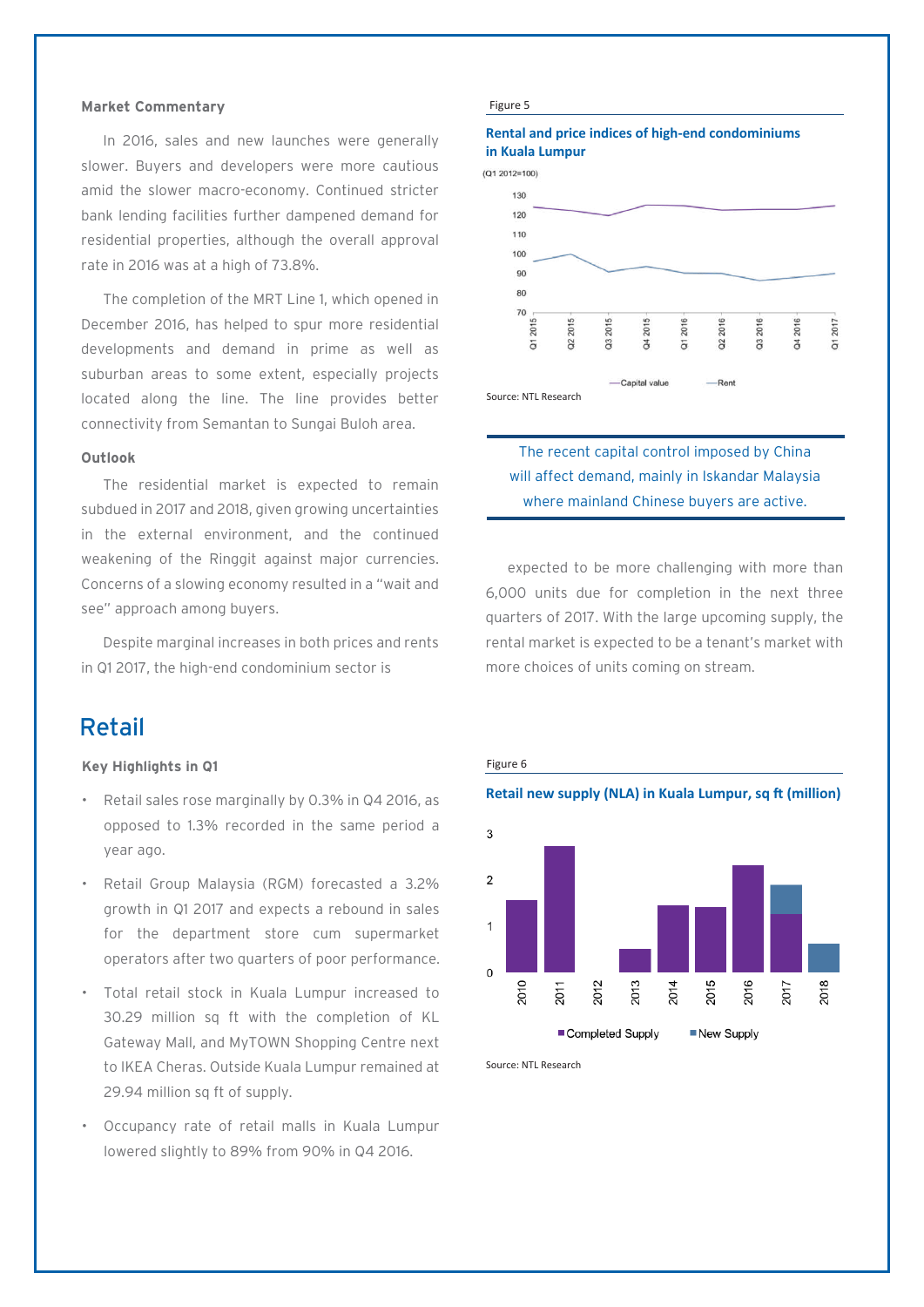### **Market Commentary**

Despite the seasonal spending at the start of each year and the Lunar New Year, the retail market remained somber, and any recovery is expected to be in H2 2017. In Q4 2016, the Consumer Sentiment Index recorded a further decline to 69.8, a 4.0 points drop from the previous quarter. Further expectations of rising prices caused Malaysians to curb spending and remain cautious when shopping.

Retail Group Malaysia (RGM) reported a sluggish 0.3% retail sales growth in Q4 2016. The growth was substantially lower than the forecasted 5.5% by the independent research firm. Among the retail sub-sectors, department store performed the worst in Q4 2016. It was the worst performing sub-sector for the whole of last year, with a 3.4% overall decline. In contrast, the best performing fashion sub-sector recorded a 5.8% growth for 2016. Overall, Malaysia's retail industry expanded 1.7%, as opposed to the 3% projection, due to weaker consumer sentiments and concerns on higher costs of living.

There were two completions in Q1 2017, KL Gateway Mall (160,000 sq ft NLA) and MyTOWN Shopping Center (1,100,000 sq ft NLA), which opened in February and March respectively. Delays in mall opening are becoming common to ensure that new malls successfully open with good occupancy and are able to attract its share of the necessary footfalls.

On the other hand, Lazada Malaysia, an e-commerce platform in the country, has surpassed Lazada Singapore as fastest growing e-commerce site and recorded over 100% growth in sales in 2016. With 15,000 merchants and at least 10 million products at present, the platform has over 4 million users.

#### Table 1

### **Selected upcoming retail malls in Klang Valley**

| Name of development           | Est area<br>(NLA, sqft) | Location     | Est year of<br>completion |
|-------------------------------|-------------------------|--------------|---------------------------|
| Melawati Mall                 | 620,000                 | Kuala Lumpur | Q2 2017                   |
| EkoCheras Mall                | 625,000                 | Kuala Lumpur | 2018                      |
| <b>Tropicana Gardens Mall</b> | 1,000,000               | Selangor     | 2018                      |
| Central Plaza @i-City         | 1,000,000               | Selangor     | 2018                      |

Source: NTL Research

To boost this sector, the government has launched a Digital Free Trade Zone, offering "a conducive environment for digital companies to carry out business-invigorating internet–based innovation" with Alibaba as a key anchor.

The initiative is the first of its kind in the world, as an effort to double the nation's growth of e-commerce to 20.8% in 2020. E-commerce is gaining traction in Malaysia and is becoming widely accepted. It further adds indirect competition to retail spaces and forces landlords to provide more incentives to sustain retailers occupying their malls during this challenging period.

### **Outlook**

The oversupply of space amidst weak consumer spending is casting a pall over retail prospects in the midterm. We can expect to see more fallouts of new and marginal malls should this situation prolong.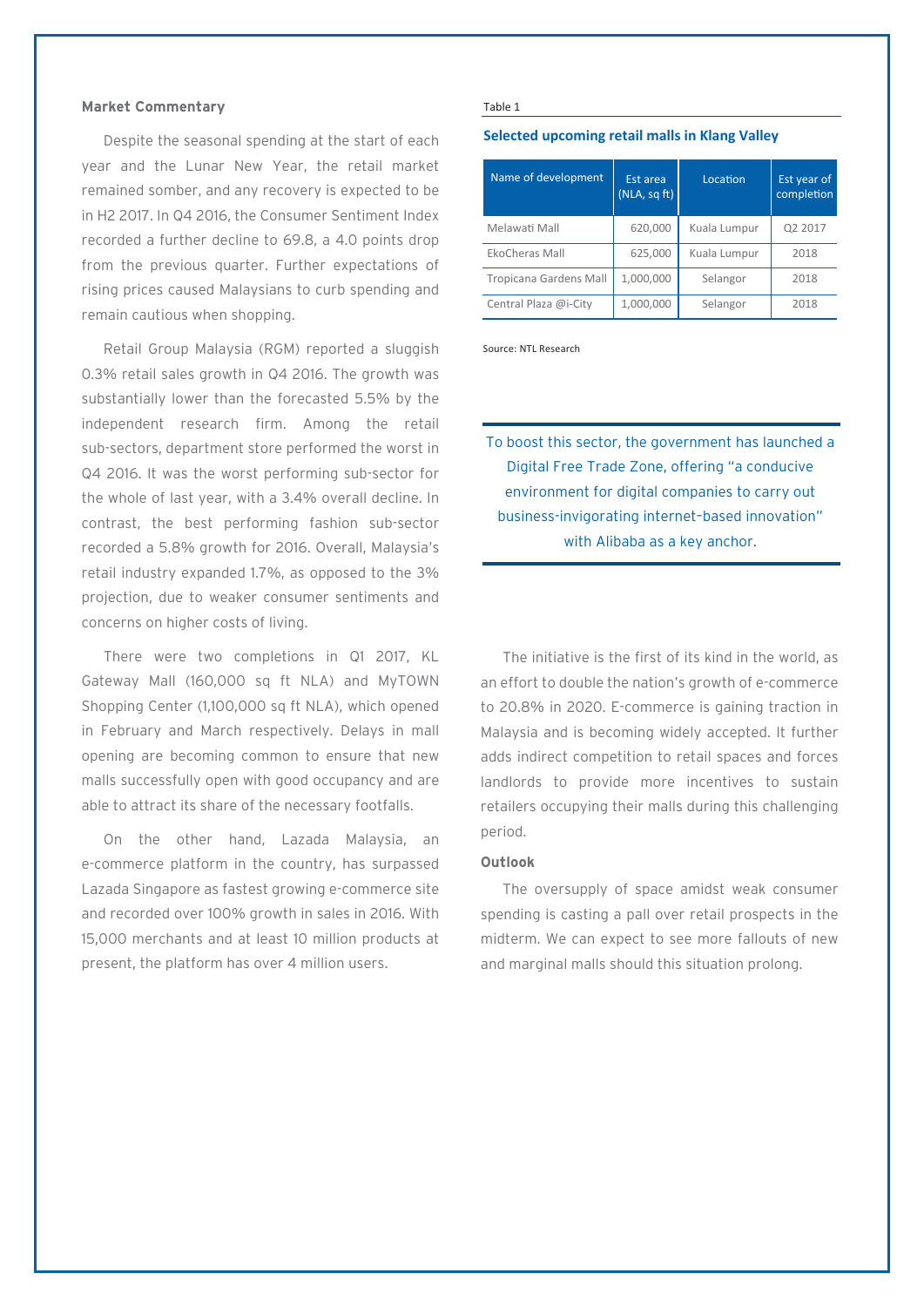## $Office$  Figure 7

### **Key Highlights in Q1**

- Menara Ken TTDI (NLA: 300,000 sq ft) and Menara Suezcap (KL Gateway) (NLA: 440,000 sq ft) were completed
- Total office space supply stands at 79.1 million sq ft
- Average occupancy rate moderated q-o-q to 81.8%
- Capital value, as well as average rental rate maintained at RM933 per sq ft and RM6.03 per sq ft respectively.

### **Market Commentary**

Compared to Q4 2016 when there were no completions, there were two new completions in 2017: Menara Ken @ TTDI (NLA: 300,000 sq ft) and Menara Suezcap (Tower 1 of KL Gateway)(NLA: 440,000 sq ft). The completion of both buildings bring the total office space in Kuala Lumpur to 79.1 million sq ft. The second office tower of KL Gateway is expected to be completed in H2 2017.

Being newly completed, Menara Suezcap is expected to fill up slowly given the glut in office space. Notwithstanding, all the strata office suites were sold out. Similarly, Menara Ken TTDI only had 2 floors occupied as at Q1 2017– one by Ken Holdings Bhd and another by Nestlé (M) Bhd. The two newly completed buildings brought the overall office vacancy in Kuala Lumpur to 18.2%.

Some developers are slowing down their office construction given the weak demand.

### More prime office space are becoming available in the outer / fringe areas, as firms are more open to locate outside the CBD.

Rents and capital values stayed RM6.03 per sq ft at, and RM933 per sq ft q-o-q respectively. The sale of Menara Prudential, a 164,000 sq ft office on the prime Jalan Sultan Ismail, was transacted at RM759 psf.

### **Prime rental indices – Kuala Lumpur**



Source: NTL Research



Source: NTL Research



Source: NTL Research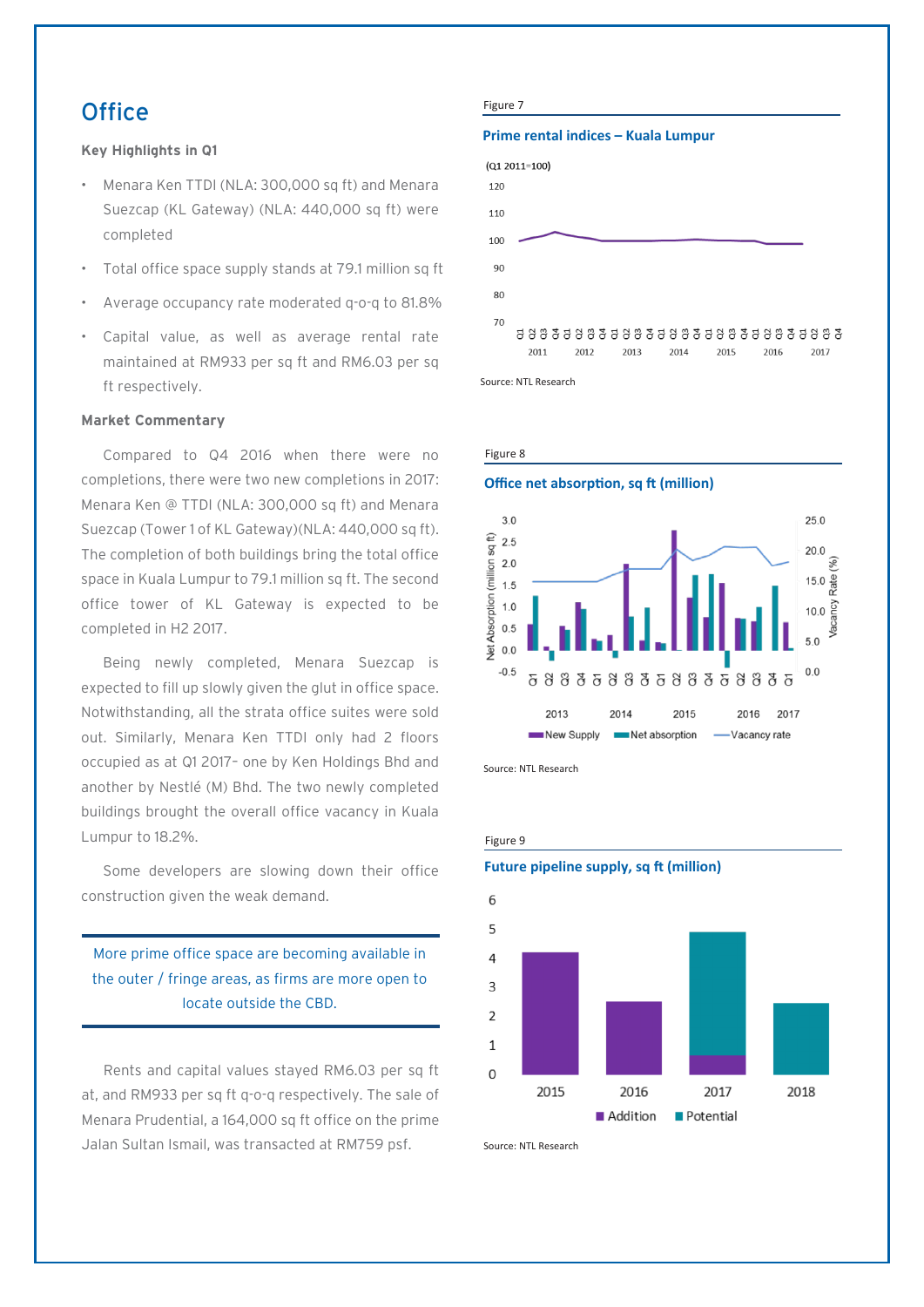### **Outlook**

Looking forward, the office sector is expected to stay range bound due to the slowdown of the global and domestic economies and relatively low crude oil prices, with no expected major catalysts to drive demand growth in the short and medium term.

The anticipated larger supply pipeline this year will add more pressure on vacancy and rental rates. The slower completion as of late, is appropriate in light of the modest movements of occupancy as well as rental rates. In addition, large developments such as Bukit Bintang City Centre (BBCC) and Tun Razak Exchange (TRX) will further flood the market, ensuring no shortage of supply anytime soon.